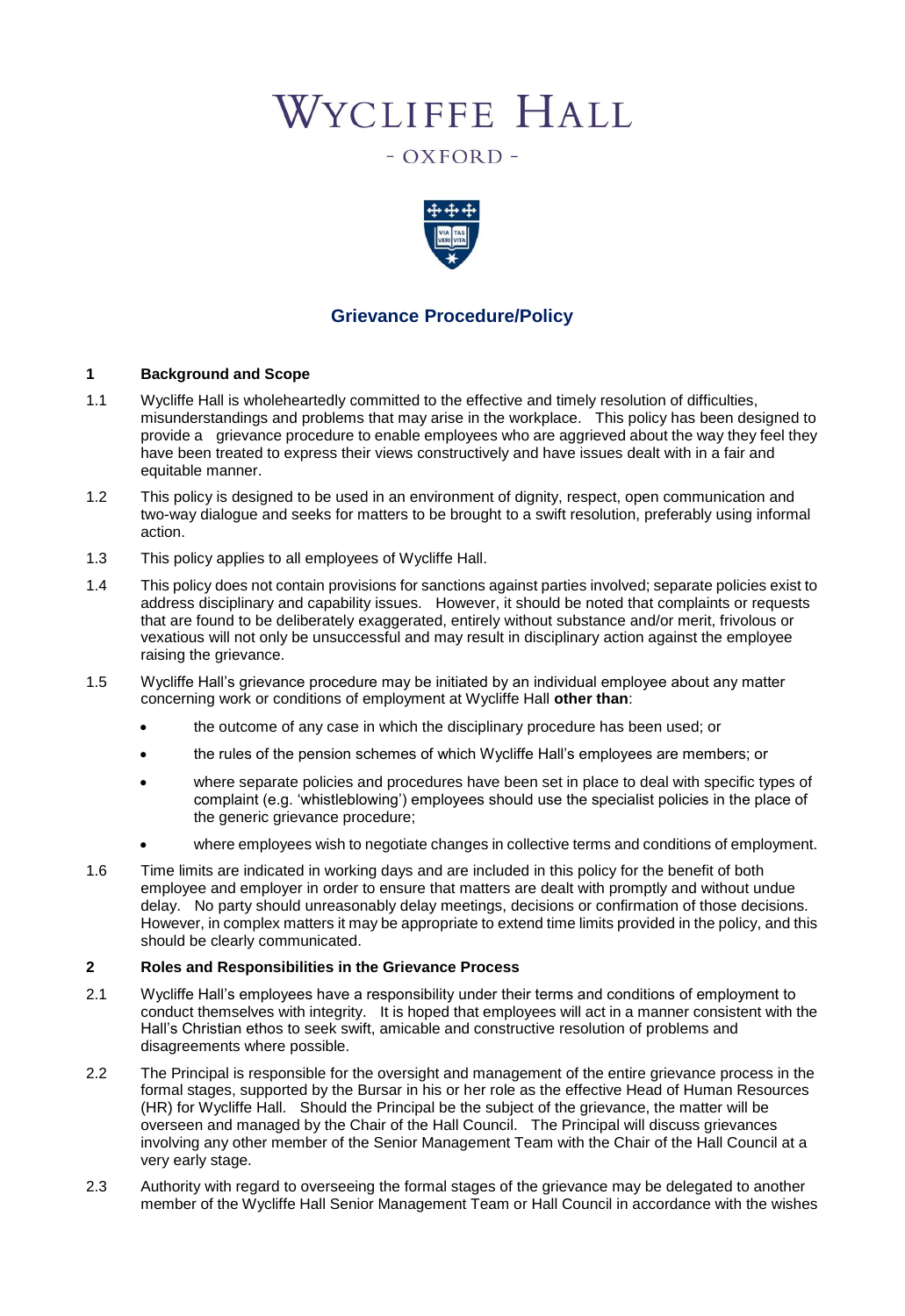#### **Grievance Procedure/Policy**

of the Principal, or the Chair of the Hall Council.

- 2.4 Wycliffe Hall's Principal will identify a suitable individual, the Investigating Manager, to conduct a formal review when informal efforts to resolve issues have proved fruitless. The Principal will appoint an alternative individual who is considered to have an appropriate level of capacity, experience and authority to investigate and consider the grievance.
- 2.5 Wycliffe Hall may utilise the services of an external HR professional advisory service as required to provide advice and guidance and to ensure that the grievance is handled fairly, reasonably and in compliance with current legislation and Wycliffe Hall's procedure.
- 2.6 All subsequent references to the formal procedure will understand these arrangements regarding roles and responsibilities to be implicit.

#### **3 Record Keeping**

- 3.1 Written contemporaneous records will be kept at each stage of the formal procedure. Depending on the complexity of the case, a formal note-taker from the Wycliffe Hall staff may be invited to meetings to take the required formal record (this will be a summary rather than verbatim notes). Attendees of any meeting(s), hearing(s) or appeal(s) during the formal procedure will be asked to sign and date meeting notes and/or any other record of events without unreasonable delay. Should it prove impossible to reach agreement over a meeting record and at least one party does not wish to sign and date the account, the individual or individuals should state their reasons for disagreement immediately in writing and this should also be kept on record. Supporting documentation supplied as evidence by any party will also be retained and shown to all parties.
- 3.2 Employees should note that, when a grievance is formally raised, it is not possible for documents and complaints to be kept "off the record"; those complained about are entitled to know the details of the complaint and to respond to it. However, Wycliffe Hall reserves the right to reasonably withhold or redact documentation in exceptional circumstances (for example, to protect a witness).
- 3.3 Records of the formal proceedings include:
	- the nature of the grievance;
	- identities of employee raising grievance and parties involved in proceedings;
	- related correspondence;
	- what was decided and actions taken;
	- the reason for the actions;
	- whether an appeal was lodged;
	- the outcome of the appeal;
	- any subsequent developments.
- 3.4 Records will be treated as confidential, retained and only disclosed in accordance with the Data Protection Act 1998.

#### **4 Reasonable Adjustments for Special Requirements**

4.1 Wycliffe Hall is committed to ensuring that employees and their representatives do not experience any disadvantage because of disability or any special requirements. Further details are available in Wycliffe Hall's Disability Equality Policy. The employee is encouraged to raise any queries relating to disability or other needs at the earliest opportunity. Wycliffe Hall will make attempts to accommodate such requests, where reasonably practicable.

#### **5 The Right to be Accompanied**

- 5.1 All employees have the right to be accompanied by a work colleague at meetings, hearings and appeals under this policy. If the colleague is not an employee of Wycliffe Hall, then the employee must seek the prior agreement of Wycliffe Hall (such agreement not to be unreasonably withheld). The colleague will be entitled to reasonable, paid time off to prepare for and attend proceedings. The employee's representative will not be acting in a legal capacity.
- 5.2 The member of staff must make all such arrangements for his or her own representative to attend the hearing(s). Correspondence relating to each stage of the procedure should be copied to the employee's representative, once known.
- 5.3 Employees will always be consulted about the date and time of a proposed hearing or appeal and allowed adequate time to arrange representation. Members of staff and their work colleagues are required to make every effort to attend the meeting, hearing or appeal. If a representative or work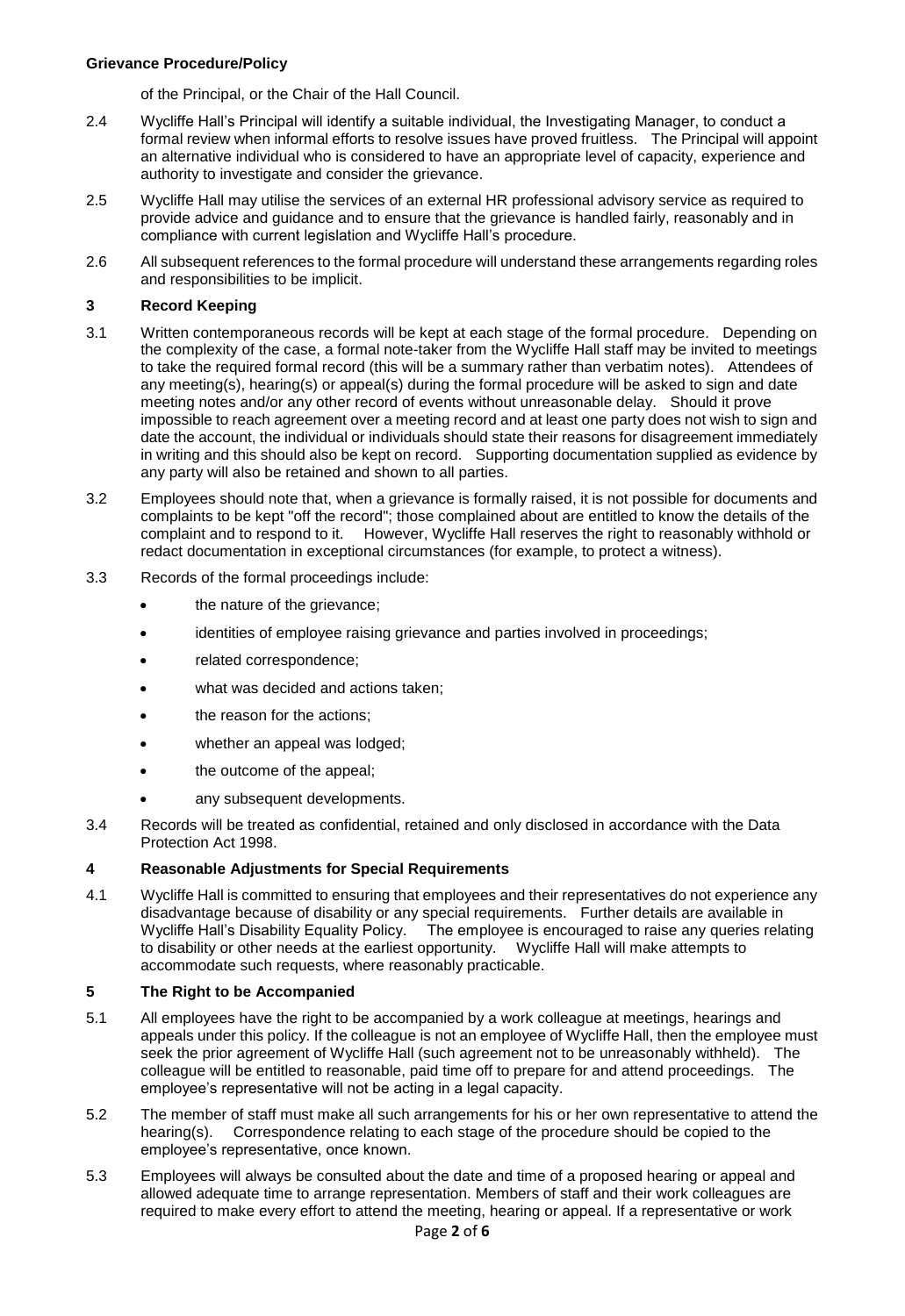colleague is unavailable on the date of a formal disciplinary meeting, hearing or appeal, the Chair should arrange a suitable alternative date, provided this is within a reasonable timescale e.g. within five to ten working days after the date initially proposed.

- 5.4 The work colleague accompanying the employee is entitled to:
	- address the hearing to put and sum up the employee's case;
	- address the hearing at the employee's request;
	- ask questions to clarify understanding of the proceedings;
	- to confer with the employee during the hearing; and
	- request adjournments at reasonable intervals to discuss and give advice to the employee.
- 5.5 The employee's representative will not have a right to answer questions on behalf of the employee and will not be permitted to address the hearing if the employee does not wish it. Those present must not behave in a way that prevents any other person present explaining his or her views or from making a contribution to the hearing.
- 5.6 All subsequent references to the formal procedure will understand these arrangements regarding employee representation to be implicit.

#### **6 Informal Action**

6.1 Wycliffe Hall actively encourages employees to seek resolution of potential difficulties in the workplace through informal means as quickly as possible. Where possible an employee should seek to discuss any matters of concern with their line manager or another manager in the first instance.

#### **7 Formal Procedure: Investigation**

- 7.1 If it has not been possible to remedy the issue or issues informally, the employee's grievance should be set out in writing to the Principal. The written grievance should ask formally for the matter to be considered under the grievance procedure. The letter should clearly state:
	- a) the issue about which the employee is aggrieved, with reference to dates, times, places and witnesses where relevant;
	- b) the remedy sought.

Copies of any relevant papers or documentary evidence in support of the grievance should be included with the letter.

- 7.2 In the event the Principal is the subject of the employee's grievance, the letter must be addressed for the attention of the Chair of the Hall Council and passed to the Bursar, who will ensure that it is passed to the Chair of the Hall Council as soon as is reasonably practicable.
- 7.3 If in the opinion of the Principal, there is a *prima facie* case for invoking the formal grievance procedure, an investigation will be launched to gather relevant information. No formal grievance hearing will be convened without a reasonable investigation of the circumstances. It should be noted that complaints that are found to be exaggerated, without substance and/or merit, frivolous or vexatious will not be successful.
- 7.4 The purpose of the investigation is to gather relevant information including witness statements, if applicable, and to determine if there is a potential grievance to answer. The extent of the investigation will be proportionate to the seriousness and complexity of the case. The investigation process will depend on the nature and any initial evidence of the alleged problem.
- 7.5 An employee who is the subject of an investigation will be informed as soon as is practicable and appropriate that the investigation is going to take place and why. This information will be confirmed in writing as soon as possible.

### **8 Formal Procedure: Grievance Hearing**

- 8.1 The Investigating Manager considering the grievance will invite the employee and other relevant parties to a formal hearing. At least five working days' notice of the meeting should be given.
- 8.2 The grievance will be heard by a panel comprising the Investigating Manager who will act as Chair and at least one other person identified by the Principal to have suitable skills, aptitude and experience.
- 8.3 The hearing will proceed as follows:
	- a) Introductions of those present and their roles;
	- b) Confirmation of the role of the employee's representative;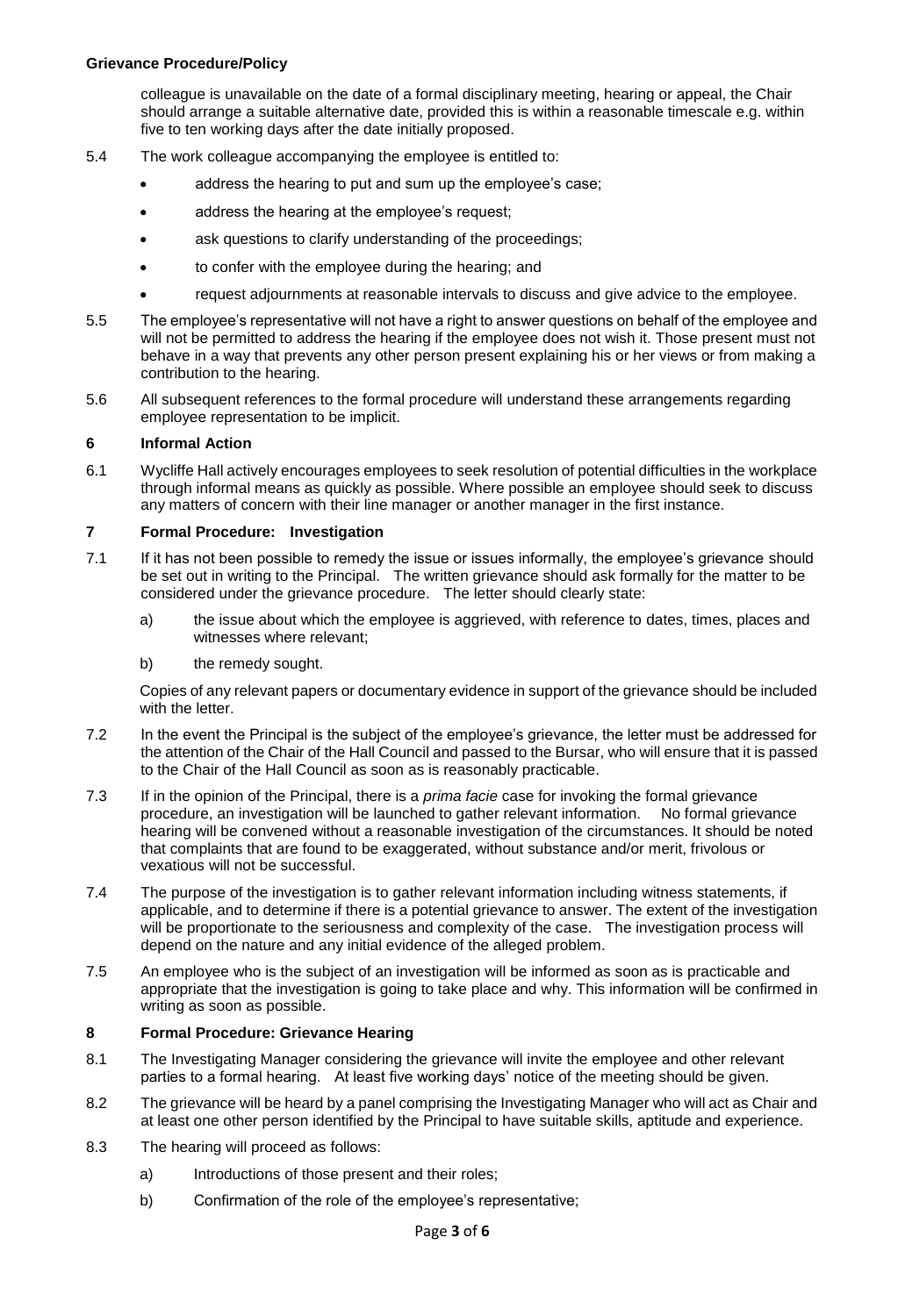#### **Grievance Procedure/Policy**

- c) Outlining the procedure of the hearing;
- d) Exploration of the issues:
	- Inviting the employee to explain his or her grievance and what remedy/resolution they are seeking (this may be done by their representative if they so wish).
	- Witnesses may be called or witness statements discussed.
	- Dependent upon the circumstances of the case, if applicable, the individual(s) the grievance is against, will be given an opportunity to respond to each of the points raised by the employee and make representation to the Panel.
	- All parties to be provided with the opportunity to sum up their case.
- e) After the case(s) have been explained and the main questioning completed, the Investigating Manager in his or her role as Chair of the panel may consider whether to:
	- give all the opportunity to review what has been said and consider whether there is anything they wish to clarify;
	- to add in closing remarks and enable the panel to review what they have heard;
	- seek clarification on any issues before bringing the meeting to a close.
- f) If the panel is unable to make a decision as further information or time is required, the Investigating Manager will close the meeting and ensure that there is a clear understanding as to how matters will be communicated and when.
- 8.4 Where it is identified that further essential information or clarification is required, the panel may decide to adjourn the meeting to enable further investigation. In such a case, an indication of the timeframe for this should be provided. Once completed the panel should be reconvened – this will be the Second Formal Hearing.
- 8.5 Depending upon whether the panel has been able to make a decision during any adjournment, the employee will receive confirmation or notification of its decision in writing usually within 5 working days of the hearing.
- 8.6 Following the hearing, the panel will decide either:
	- the grievance is upheld in its entirety:
	- the grievance is partially upheld; or
	- the grievance is not upheld.
- 8.7 The Investigating Manager will prepare a report summarising the nature of the grievance, the investigation, and the panel's decision, including reasons for this, and any recommendations, and notify the employee in writing as to the outcome of the meeting, usually within 5 working days.

#### **9. Formal Procedure: Appeals**

- 9.1 An employee who wishes to appeal against the decision of a grievance hearing shall inform the Principal within 10 working days of the date of the written notification of the outcome; full details of the grounds of appeal must be included.
- 9.2 An appeal against the outcome of a grievance hearing will be heard by an Appeal Panel comprising two members of the Senior Management Team not previously involved in the grievance procedure nominated by the Principal. In the event of Senior Management Team members not being available to hear the appeal, Hall Council members will be called upon to facilitate the appeal hearing.
- 9.3 In cases of an appeal against the outcome of a grievance hearing, the decision of the Appeal Panel will be reported to the Hall Council.
- 9.4 The employee requesting the appeal will normally be given at least 5 working days' written notice of the date of an appeal hearing.
- 9.5 All appeal hearings will involve the employee and the manager who took the action resulting in the appeal. In exceptional circumstances where the employee is unable to attend the appeal hearing, he or she must inform the person who sent the letter inviting them to attend as soon as possible. Should an employee request a postponement to an appeal hearing on more than one occasion, Wycliffe Hall will normally hold the hearing in the employee's absence.
- 9.6 In all cases, the person(s) hearing the appeal shall have the authority to reach any of the following conclusions: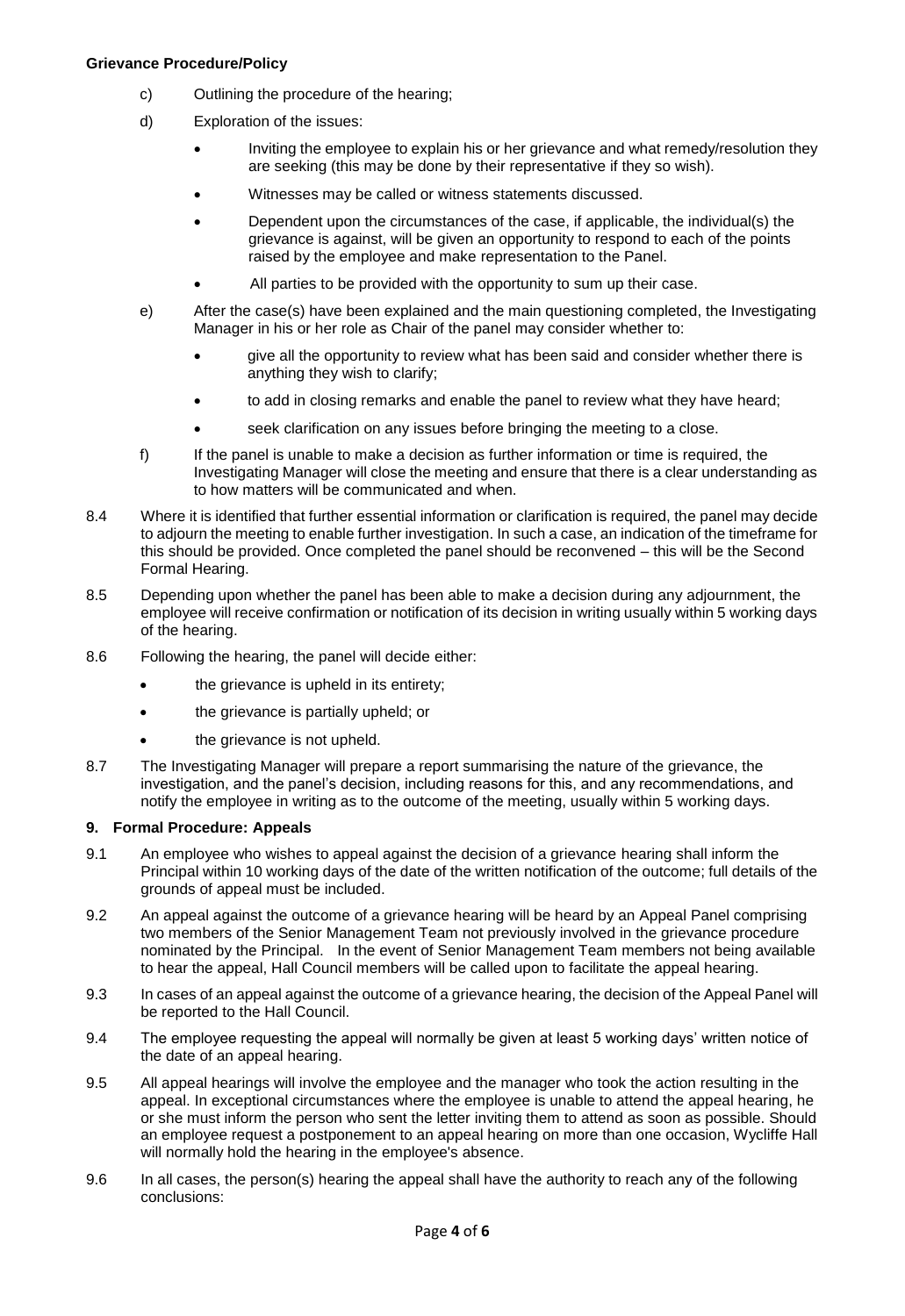- that the original decision of the hearing be upheld in its entirety;
- that the grounds for appeal be upheld in their entirety and that the disciplinary action be expunged from the appellant's employee record or that the dismissal is overturned; or
- that a lesser sanction be substituted for that imposed by the original formal hearing.

### **10 Overlapping Grievance, Capability and/or Disciplinary Cases**

- 10.1 If an employee raises a grievance during a disciplinary procedure, and the grievance and disciplinary cases are related, both cases will normally be dealt with concurrently.
- 10.2 Where it is not appropriate to deal with both issues concurrently the disciplinary procedure may be temporarily suspended in order to deal with the grievance.
- 10.3 If a disciplinary matter arises during a capability procedure, both cases will normally be dealt with concurrently.
- 10.4 In all cases every attempt will be made to avoid multiplicity of procedures and associated delay.

#### **11 Equal Opportunity**

11.1 All parties involved in the operation of this policy shall ensure that its application is in alignment with the Equality Act 2010 and the principles contained within Wycliffe Hall's Equality Policy.